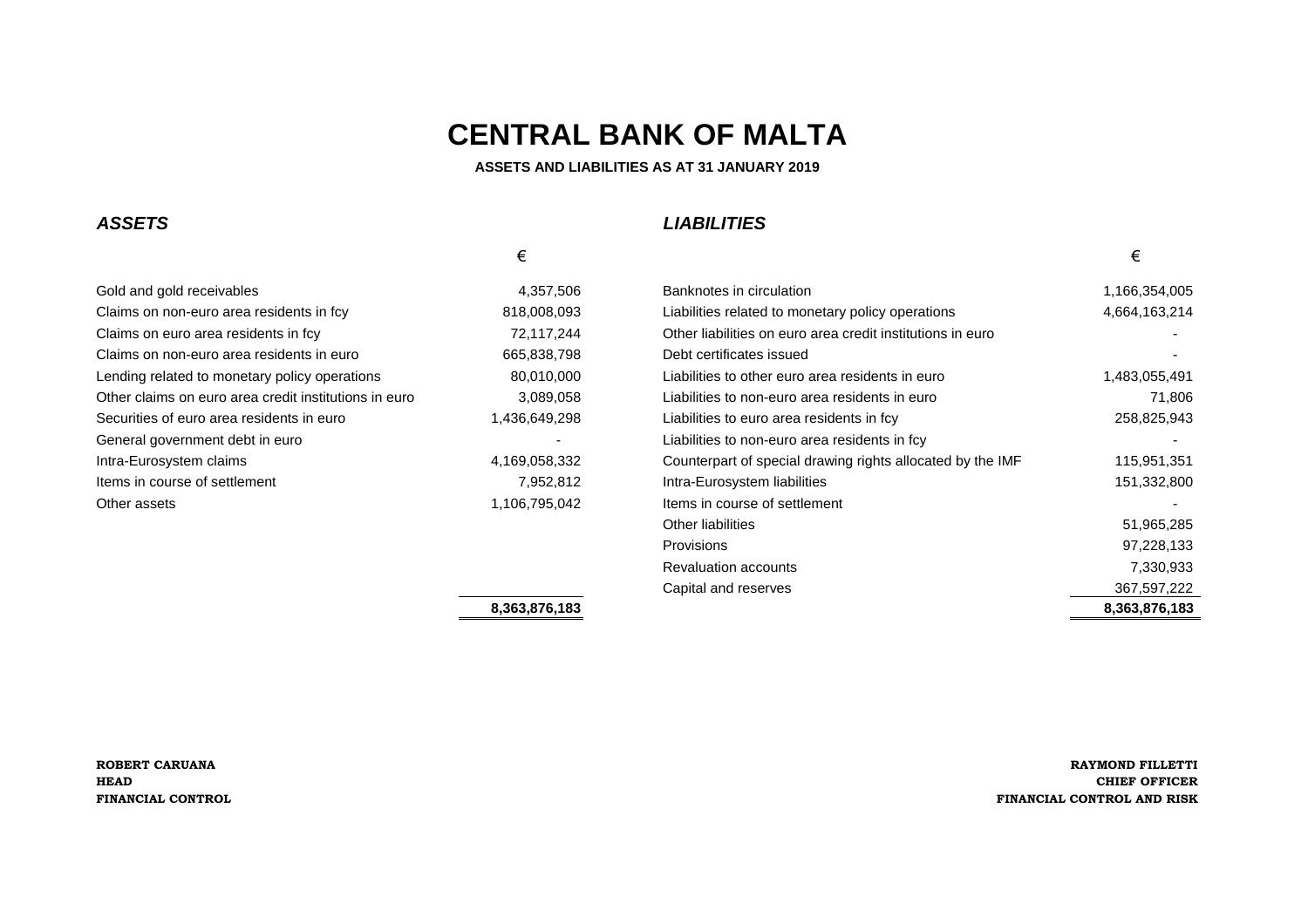# *ASSETS LIABILITIES*

|                                                       | €             |                                                                                                                                                                                                                                      | €             |
|-------------------------------------------------------|---------------|--------------------------------------------------------------------------------------------------------------------------------------------------------------------------------------------------------------------------------------|---------------|
| Gold and gold receivables                             | 4,820,106     | Banknotes in circulation                                                                                                                                                                                                             | 1,168,396,910 |
| Claims on non-euro area residents in fcy              | 801,337,058   | Liabilities related to monetary policy operations                                                                                                                                                                                    | 4,416,658,290 |
| Claims on euro area residents in fcy                  | 80,164,511    | Other liabilities on euro area credit institutions in euro                                                                                                                                                                           |               |
| Claims on non-euro area residents in euro             | 664,797,213   | Debt certificates issued                                                                                                                                                                                                             |               |
| Lending related to monetary policy operations         | 80,010,000    | Liabilities to other euro area residents in euro                                                                                                                                                                                     | 1,604,979,598 |
| Other claims on euro area credit institutions in euro | 2,612,735     | Liabilities to non-euro area residents in euro                                                                                                                                                                                       | 69,770        |
| Securities of euro area residents in euro             | 1,449,667,162 | Liabilities to euro area residents in fcy                                                                                                                                                                                            | 328,205,209   |
| General government debt in euro                       |               | Liabilities to non-euro area residents in fcy                                                                                                                                                                                        |               |
| Intra-Eurosystem claims                               | 4,137,694,446 | Counterpart of special drawing rights allocated by the IMF                                                                                                                                                                           | 115,951,351   |
| Items in course of settlement                         | 4,593,159     | Intra-Eurosystem liabilities                                                                                                                                                                                                         | 172,979,200   |
| Other assets                                          | 1,105,253,638 | Items in course of settlement                                                                                                                                                                                                        |               |
|                                                       |               | $\bigcap_{i=1}^n A_i$ , and the set of the set of the set of the set of the set of the set of the set of the set of the set of the set of the set of the set of the set of the set of the set of the set of the set of the set of th | FI AFA AAA    |

**L** 12 **Detection 12 <b>Detection** 51,653,860 **L 13** Provisions 97,228,133 Revaluation accounts **Revaluation** accounts **7,330,933 Capital and reserves** 367,496,774 **8,330,950,028 8,330,950,028**

### **ROBERT CARUANA RAYMOND FILLETTI HEAD CHIEF OFFICER FINANCIAL CONTROL FINANCIAL CONTROL AND RISK**

# **CENTRAL BANK OF MALTA**

 **ASSETS AND LIABILITIES AS AT 28 FEBRUARY 2019**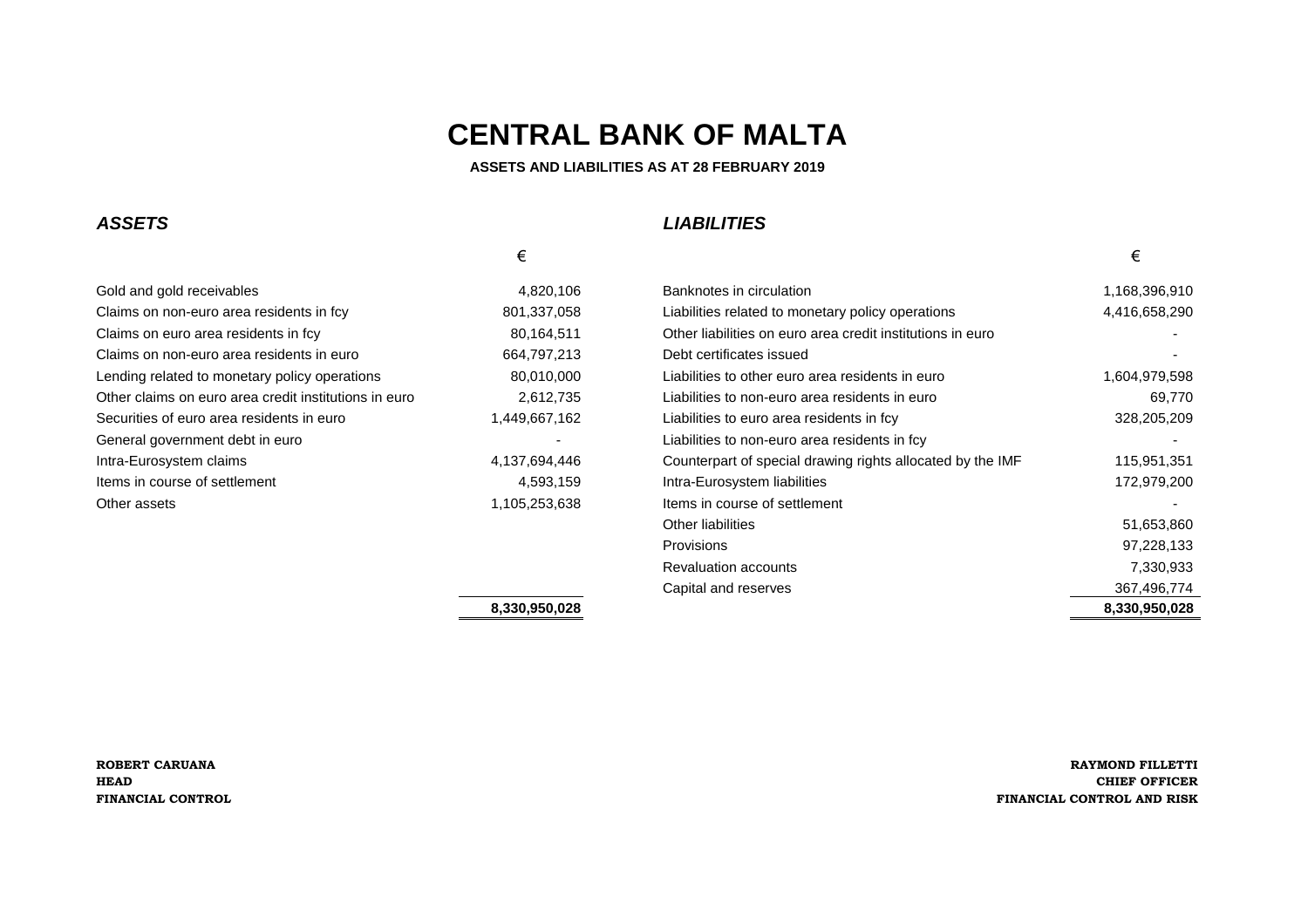**ASSETS AND LIABILITIES AS AT 31 MARCH 2019**

#### **ASSETS**

## **LIABILITIES**

### $\epsilon$ Gold and gold receivabless 6,370,890 Banknotes in circulation Claims on non-euro area residents in fcy 808,880,703 Claims on euro area residents in fcy 86,662,753 Claims on non-euro area residents in euro 659,899,922 Lending related to monetary policy operations 13,000,000 13,000,000 Other claims on euro area credit institutions in euro 3,485,798 Securities of euro area residents in euro 1,452,401,396 General government debt in euroIntra-Eurosystem claimsItems in course of settlementOther assets

| old receivables                            | 6,370,890     | Banknotes in circulation                                   | 1,173,520,095 |
|--------------------------------------------|---------------|------------------------------------------------------------|---------------|
| on-euro area residents in fcy              | 808,880,703   | Liabilities related to monetary policy operations          | 4,690,980,271 |
| uro area residents in fcy                  | 86,662,753    | Other liabilities on euro area credit institutions in euro | 0             |
| on-euro area residents in euro             | 659,899,922   | Debt certificates issued                                   | 0             |
| ated to monetary policy operations         | 13,000,000    | Liabilities to other euro area residents in euro           | 1,336,025,722 |
| s on euro area credit institutions in euro | 3,485,798     | Liabilities to non-euro area residents in euro             | 4,247,591     |
| f euro area residents in euro              | 1,452,401,396 | Liabilities to euro area residents in fcy                  | 292,467,789   |
| ernment debt in euro                       | 0             | Liabilities to non-euro area residents in fcy              | 0             |
| /stem claims                               | 4,448,369,512 | Counterpart of special drawing rights allocated by the IMF | 117,897,553   |
| irse of settlement                         | 10,504,087    | Intra-Eurosystem liabilities                               | 192,598,700   |
|                                            | 853,013,969   | Items in course of settlement                              | 0             |
|                                            |               | Other liabilities                                          | 60,766,799    |
|                                            |               | Provisions                                                 | 97,228,133    |
|                                            |               | <b>Revaluation accounts</b>                                | 9,090,945     |
|                                            |               | Capital and reserves                                       | 367,765,432   |
|                                            | 8,342,589,030 |                                                            | 8,342,589,030 |
|                                            |               |                                                            |               |

€

**ROBERT CARUANAHEADFINANCIAL CONTROL**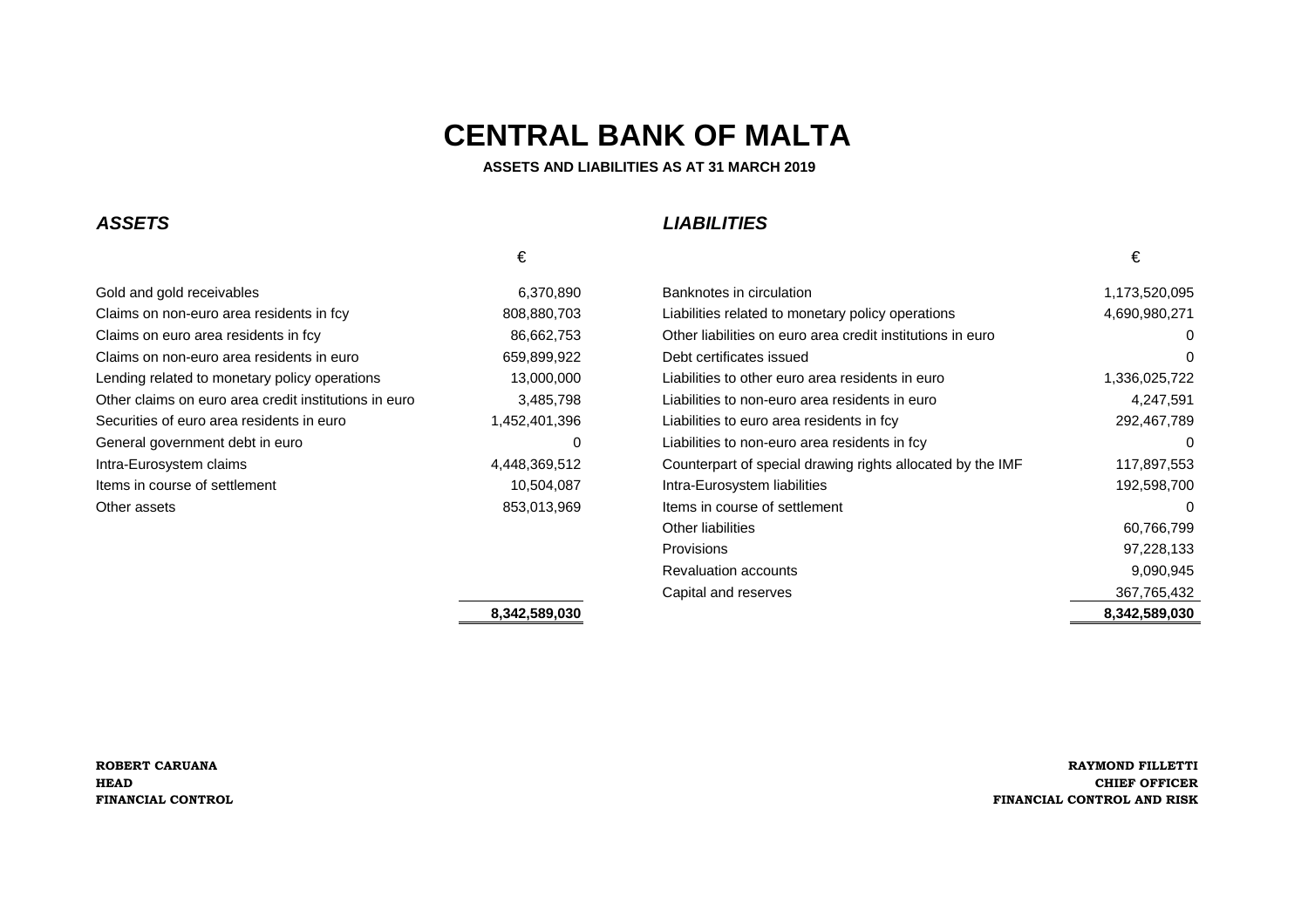**ASSETS AND LIABILITIES AS AT 30 APRIL 2019**

### *ASSETS LIABILITIES*

### $\epsilon$ Gold and gold receivables 10,530,890 Banknotes in circulation 10,530,890 Claims on non-euro area residents in fcy 803,823,926 Claims on euro area residents in fcy 90,885,910 Claims on non-euro area residents in euro 626,041,293 Lending related to monetary policy operations 13,000,000 1,3600,000 Other claims on euro area credit institutions in euro 6,807,090 Securities of euro area residents in euro 1,436,682,091 General government debt in euro **0 Liabilities to non-euro area residents in fact** 188,538,148,148,148,148,148,14 Intra-Eurosystem claims 4,603,683,073 Items in course of settlement 22,046,779

| Gold and gold receivables                             | 10,530,890    | Banknotes in circulation                                   | 1,186,160,630 |
|-------------------------------------------------------|---------------|------------------------------------------------------------|---------------|
| Claims on non-euro area residents in fcy              | 803,823,926   | Liabilities related to monetary policy operations          | 4,539,730,951 |
| Claims on euro area residents in fcy                  | 90,885,910    | Other liabilities on euro area credit institutions in euro | $\mathbf{0}$  |
| Claims on non-euro area residents in euro             | 626,041,293   | Debt certificates issued                                   | $\Omega$      |
| Lending related to monetary policy operations         | 13,000,000    | Liabilities to other euro area residents in euro           | 1,360,593,124 |
| Other claims on euro area credit institutions in euro | 6,807,090     | Liabilities to non-euro area residents in euro             | 1,341,605     |
| Securities of euro area residents in euro             | 1,436,682,091 | Liabilities to euro area residents in fcy                  | 328,599,448   |
| General government debt in euro                       | 0             | Liabilities to non-euro area residents in fcy              | 188,538,148   |
| Intra-Eurosystem claims                               | 4,603,683,073 | Counterpart of special drawing rights allocated by the IMF | 117,897,553   |
| Items in course of settlement                         | 22,046,779    | Intra-Eurosystem liabilities                               | 203,303,130   |
| Other assets                                          | 854,353,048   | Items in course of settlement                              | 0             |
|                                                       |               | <b>Other liabilities</b>                                   | 67,482,229    |
|                                                       |               | <b>Provisions</b>                                          | 97,228,133    |
|                                                       |               | <b>Revaluation accounts</b>                                | 9,090,945     |
|                                                       |               | Capital and reserves                                       | 367,888,204   |
|                                                       | 8,467,854,100 |                                                            | 8,467,854,100 |

**ROBERT CARUANA RAYMOND FILLETTI HEAD CHIEF OFFICER FINANCIAL CONTROL FINANCIAL CONTROL AND RISK**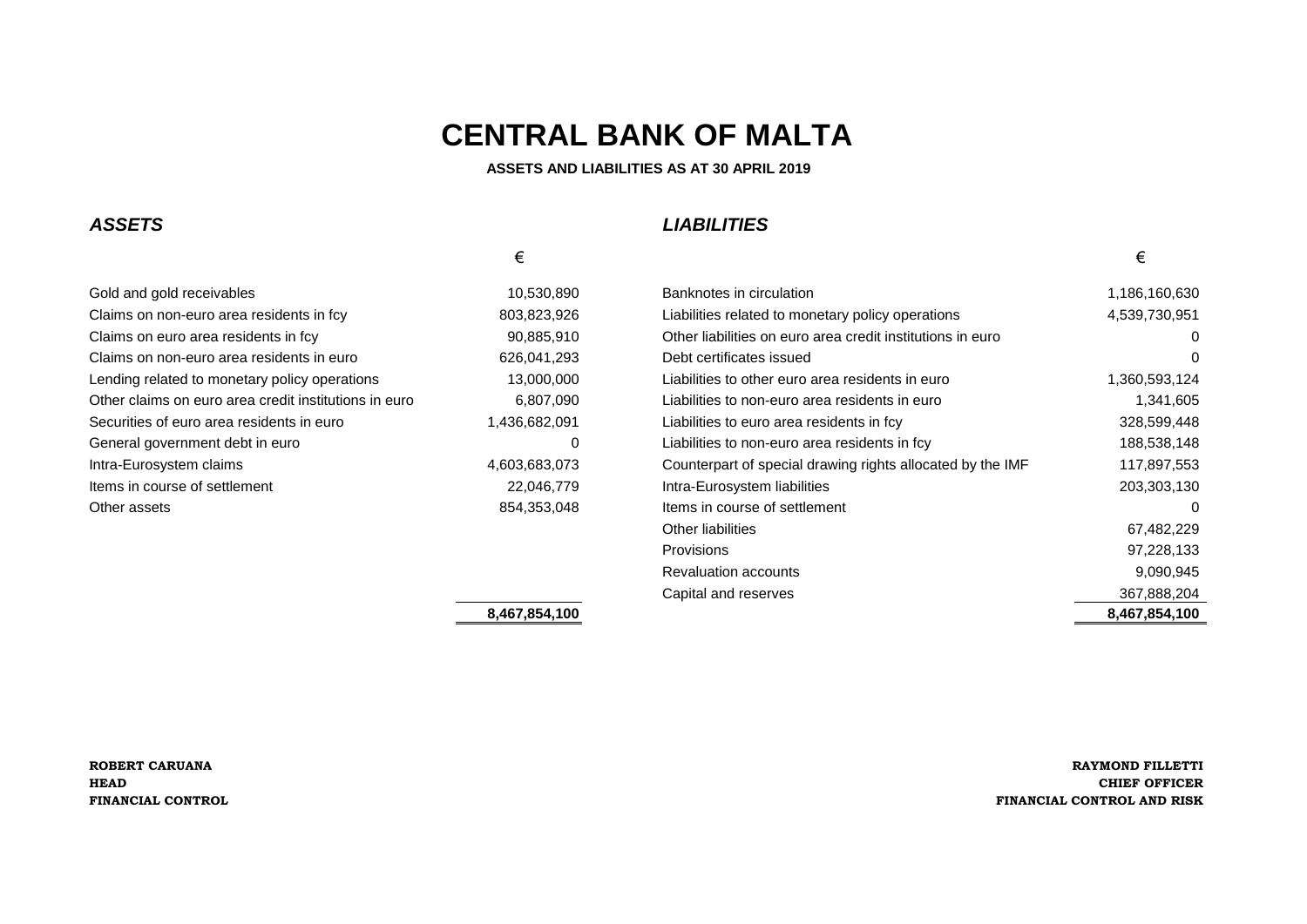#### **ASSETS AND LIABILITIES AS AT 31 MAY 2019**

#### **ASSETS**

### **LIABILITIES**

#### Gold and gold receivabless and the state of the 10,530,890 Banknotes in circulation Claims on non-euro area residents in fcy 749,686,647 Claims on euro area residents in fcy 66,025,713 Claims on non-euro area residents in euro 620,629,661 Lending related to monetary policy operations 13,000,000 Liabilities to other euro area residents in euro 1, Other claims on euro area credit institutions in euro 6,890,417 liabilities to non-Securities of euro area residents in euro 1,442,473,449 General government debt in euroIntra-Eurosystem claimsItems in course of settlementOther assets

|                                            | €             |                                                            | €             |
|--------------------------------------------|---------------|------------------------------------------------------------|---------------|
| d receivables                              | 10,530,890    | Banknotes in circulation                                   | 1,188,076,155 |
| on-euro area residents in fcy              | 749,686,647   | Liabilities related to monetary policy operations          | 4,497,743,992 |
| uro area residents in fcy                  | 66,025,713    | Other liabilities on euro area credit institutions in euro | 0             |
| on-euro area residents in euro             | 620,629,661   | Debt certificates issued                                   | 0             |
| ated to monetary policy operations         | 13,000,000    | Liabilities to other euro area residents in euro           | 1,349,957,964 |
| s on euro area credit institutions in euro | 6,890,417     | Liabilities to non-euro area residents in euro             | 71,343        |
| f euro area residents in euro              | 1,442,473,449 | Liabilities to euro area residents in fcy                  | 350,775,522   |
| ernment debt in euro                       | 0             | Liabilities to non-euro area residents in fcy              | 10,681,322    |
| /stem claims                               | 4,570,275,925 | Counterpart of special drawing rights allocated by the IMF | 117,897,553   |
| irse of settlement                         | 10,571,850    | Intra-Eurosystem liabilities                               | 204,491,100   |
|                                            | 776,323,944   | Items in course of settlement                              | $\Omega$      |
|                                            |               | Other liabilities                                          | 72,011,785    |
|                                            |               | <b>Provisions</b>                                          | 97,228,133    |
|                                            |               | <b>Revaluation accounts</b>                                | 9,090,945     |
|                                            |               | Capital and reserves                                       | 368,382,682   |
|                                            | 8,266,408,496 |                                                            | 8,266,408,496 |

€

**ROBERT CARUANAHEADFINANCIAL CONTROL**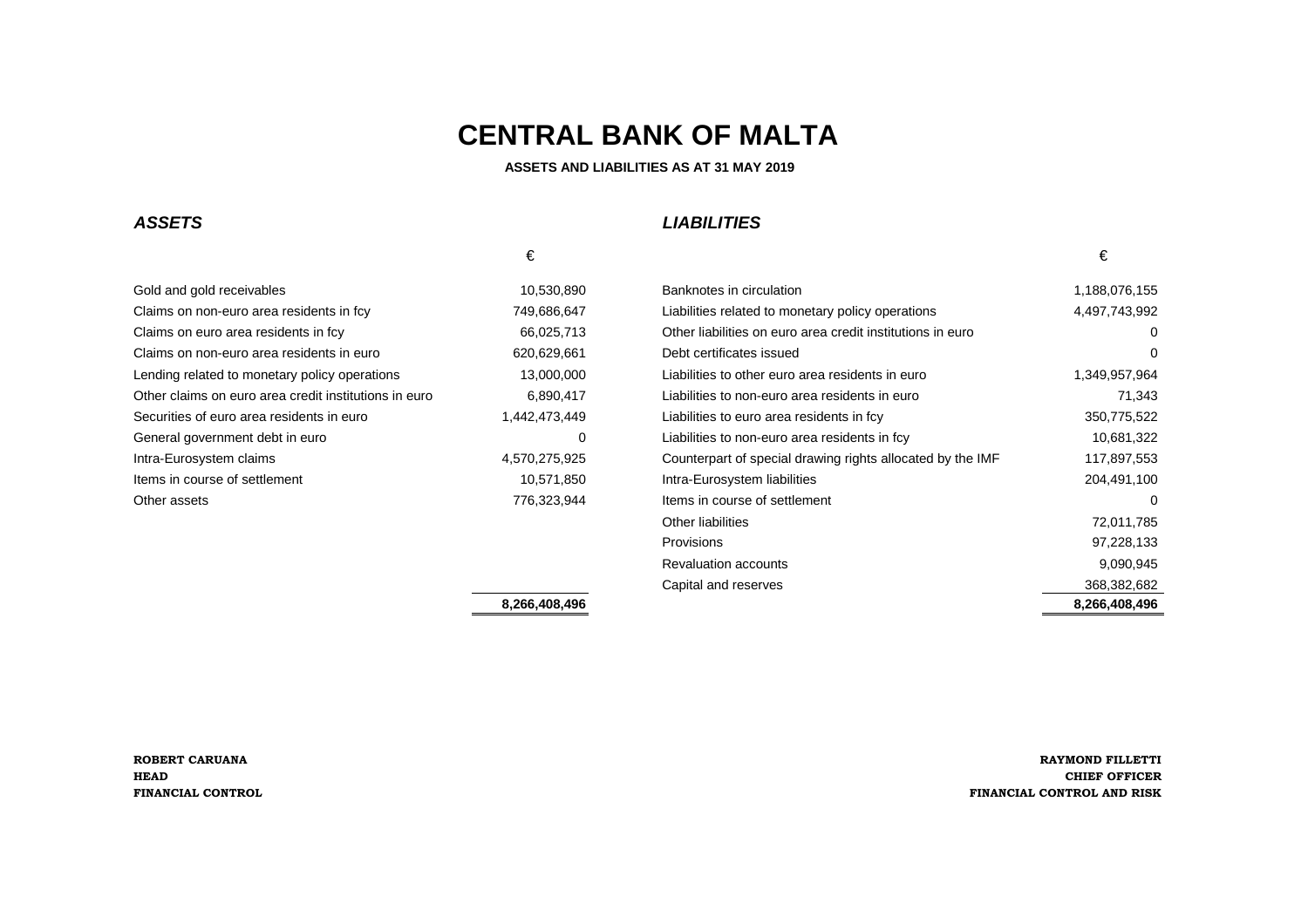**ASSETS AND LIABILITIES AS AT 30 JUNE 2019** 

#### **ASSETS**

## **LIABILITIES**

|                                                       | €             |                                                            | €               |
|-------------------------------------------------------|---------------|------------------------------------------------------------|-----------------|
| Gold and gold receivables                             | 9,824,423     | Banknotes in circulation                                   | 1,195.          |
| Claims on non-euro area residents in fcy              | 755,763,769   | Liabilities related to monetary policy operations          | 5,134           |
| Claims on euro area residents in fcy                  | 61,552,142    | Other liabilities on euro area credit institutions in euro |                 |
| Claims on non-euro area residents in euro             | 611,559,227   | Debt certificates issued                                   |                 |
| Lending related to monetary policy operations         | 13,000,000    | Liabilities to other euro area residents in euro           | 1,556.          |
| Other claims on euro area credit institutions in euro | 11,901,879    | Liabilities to non-euro area residents in euro             |                 |
| Securities of euro area residents in euro             | 441,591,738,  | Liabilities to euro area residents in fcy                  | 434             |
| General government debt in euro                       | 0             | Liabilities to non-euro area residents in fcy              | 17 <sub>2</sub> |
| Intra-Eurosystem claims                               | 5,580,775,445 | Counterpart of special drawing rights allocated by the IMF | 116             |
| Items in course of settlement                         | 8,350,673     | Intra-Eurosystem liabilities                               | 226             |
| Other assets                                          | 741,540,294   | Items in course of settlement                              |                 |
|                                                       |               |                                                            |                 |

| Gold and gold receivables                             | 9,824,423     | Banknotes in circulation                                   | 1,195,946,695 |
|-------------------------------------------------------|---------------|------------------------------------------------------------|---------------|
| Claims on non-euro area residents in fcy              | 755,763,769   | Liabilities related to monetary policy operations          | 5,134,732,666 |
| Claims on euro area residents in fcy                  | 61,552,142    | Other liabilities on euro area credit institutions in euro | 0             |
| Claims on non-euro area residents in euro             | 611,559,227   | Debt certificates issued                                   | 0             |
| Lending related to monetary policy operations         | 13,000,000    | Liabilities to other euro area residents in euro           | 1,556,333,502 |
| Other claims on euro area credit institutions in euro | 11,901,879    | Liabilities to non-euro area residents in euro             | 71,995        |
| Securities of euro area residents in euro             | 1,441,591,738 | Liabilities to euro area residents in fcy                  | 434, 133, 727 |
| General government debt in euro                       | 0             | Liabilities to non-euro area residents in fcy              | 17,960,457    |
| Intra-Eurosystem claims                               | 5,580,775,445 | Counterpart of special drawing rights allocated by the IMF | 116,542,724   |
| Items in course of settlement                         | 8,350,673     | Intra-Eurosystem liabilities                               | 226,475,200   |
| Other assets                                          | 741,540,294   | Items in course of settlement                              | 0             |
|                                                       |               | Other liabilities                                          | 75,362,796    |
|                                                       |               | <b>Provisions</b>                                          | 97,228,133    |
|                                                       |               | <b>Revaluation accounts</b>                                | 11,813,375    |
|                                                       |               | Capital and reserves                                       | 369,258,320   |
|                                                       | 9,235,859,590 |                                                            | 9,235,859,590 |
|                                                       |               |                                                            |               |

€

**ROBERT CARUANAHEADFINANCIAL CONTROL**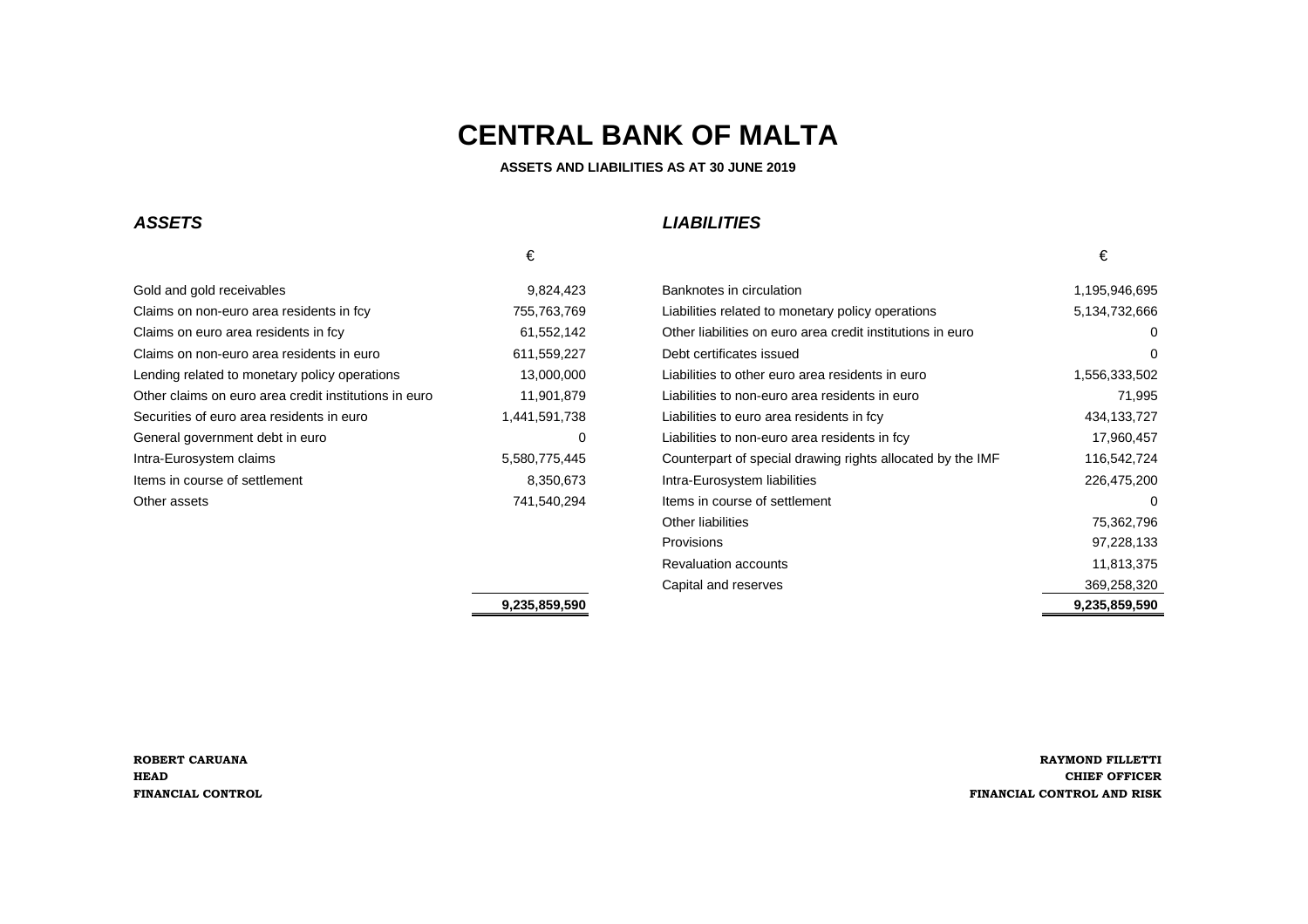**ASSETS AND LIABILITIES AS AT 31 JULY 2019**

### **ASSETS**

### **LIABILITIES**

| Gold and gold receivables                             | 14,815,727    | Banknotes in circulation    |
|-------------------------------------------------------|---------------|-----------------------------|
| Claims on non-euro area residents in fcy              | 745,950,484   | Liabilities related to mor  |
| Claims on euro area residents in fcy                  | 86,420,835    | Other liabilities on euro   |
| Claims on non-euro area residents in euro             | 616,562,225   | Debt certificates issued    |
| Lending related to monetary policy operations         | 13,000,000    | Liabilities to other euro   |
| Other claims on euro area credit institutions in euro | 4,083,912     | Liabilities to non-euro are |
| Securities of euro area residents in euro             | 1,407,508,157 | Liabilities to euro area re |
| General government debt in euro                       | 0             | Liabilities to non-euro are |
| Intra-Eurosystem claims                               | 4,917,231,260 | Counterpart of special c    |
| Items in course of settlement                         | 4,439,593     | Intra-Eurosystem liabiliti  |
| Other assets                                          | 770.718.316   | Items in course of settle   |
|                                                       |               |                             |

|                                                       | €             |                                                            | €             |
|-------------------------------------------------------|---------------|------------------------------------------------------------|---------------|
| Gold and gold receivables                             | 14,815,727    | Banknotes in circulation                                   | 1,206,381,240 |
| Claims on non-euro area residents in fcy              | 745,950,484   | Liabilities related to monetary policy operations          | 4,607,170,995 |
| Claims on euro area residents in fcy                  | 86,420,835    | Other liabilities on euro area credit institutions in euro | 0             |
| Claims on non-euro area residents in euro             | 616,562,225   | Debt certificates issued                                   | 0             |
| Lending related to monetary policy operations         | 13,000,000    | Liabilities to other euro area residents in euro           | 1,480,245,257 |
| Other claims on euro area credit institutions in euro | 4,083,912     | Liabilities to non-euro area residents in euro             | 641,758       |
| Securities of euro area residents in euro             | 1,407,508,157 | Liabilities to euro area residents in fcy                  | 375,734,975   |
| General government debt in euro                       | 0             | Liabilities to non-euro area residents in fcy              | 18,017,043    |
| Intra-Eurosystem claims                               | 4,917,231,260 | Counterpart of special drawing rights allocated by the IMF | 116,542,724   |
| ltems in course of settlement                         | 4,439,593     | Intra-Eurosystem liabilities                               | 216,497,140   |
| Other assets                                          | 770,718,316   | Items in course of settlement                              | 0             |
|                                                       |               | Other liabilities                                          | 80,956,641    |
|                                                       |               | <b>Provisions</b>                                          | 97,228,133    |
|                                                       |               | <b>Revaluation accounts</b>                                | 11,813,375    |
|                                                       |               | Capital and reserves                                       | 369,501,228   |
|                                                       | 8,580,730,509 |                                                            | 8,580,730,509 |

€

**ROBERT CARUANAHEADFINANCIAL CONTROL**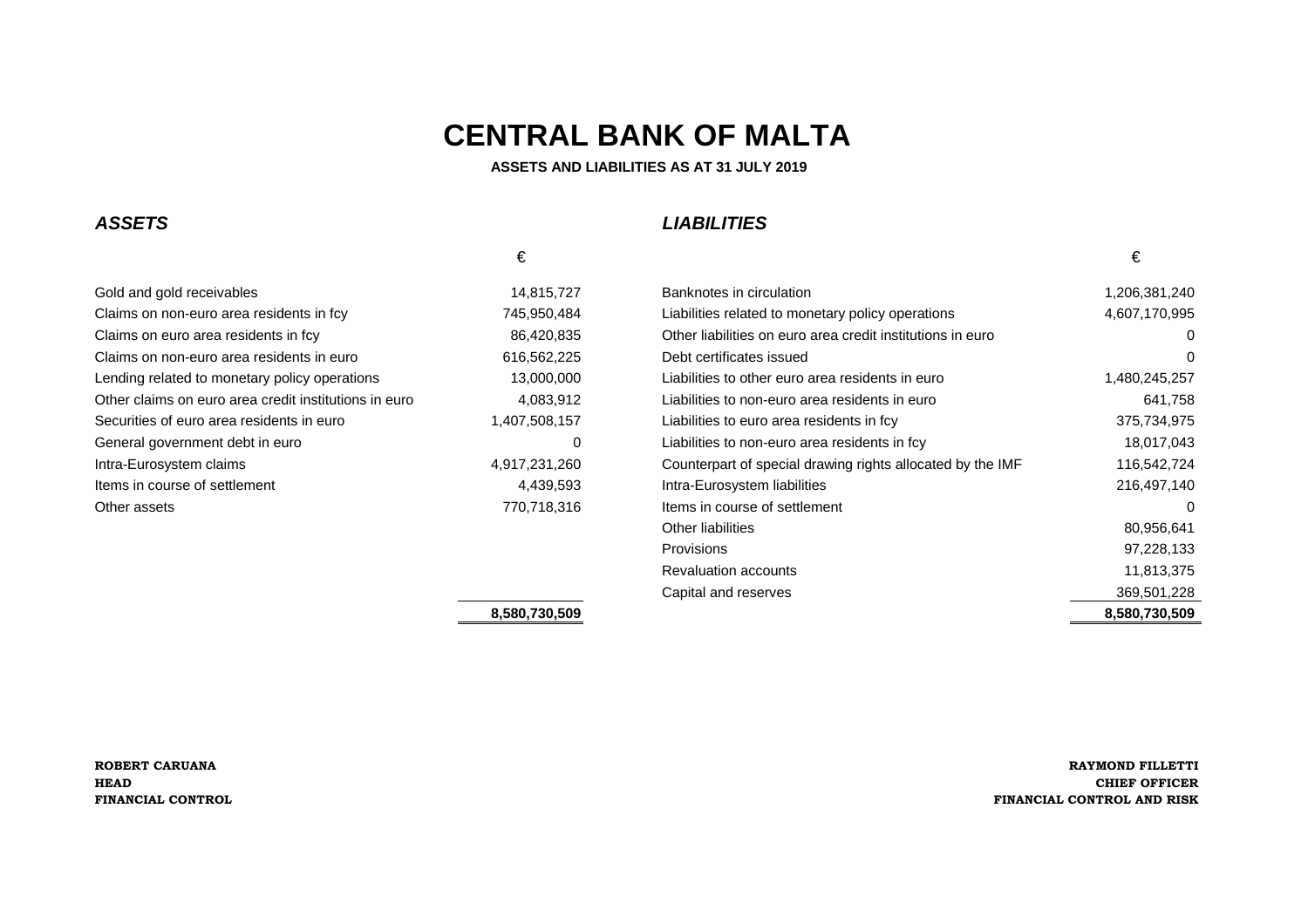**ASSETS AND LIABILITIES AS AT 31 AUGUST 2019**

#### **ASSETS**

## **LIABILITIES**

| €             |                                                            | €      |
|---------------|------------------------------------------------------------|--------|
| 18,488,707    | Banknotes in circulation                                   | 1,206. |
| 743,670,997   | Liabilities related to monetary policy operations          | 4,622  |
| 104,572,632   | Other liabilities on euro area credit institutions in euro |        |
| 616,541,258   | Debt certificates issued                                   |        |
| 13,000,000    | Liabilities to other euro area residents in euro           | 1,539. |
| 4.931.863     | Liabilities to non-euro area residents in euro             |        |
| 1,401,973,948 | Liabilities to euro area residents in fcy                  | 370    |
| 0             | Liabilities to non-euro area residents in fcy              | 18     |
| 4,973,361,807 | Counterpart of special drawing rights allocated by the IMF | 116    |
| 9,096,503     | Intra-Eurosystem liabilities                               | 215    |
| 770,344,742   | Items in course of settlement                              |        |
|               |                                                            |        |

| Gold and gold receivables                             | 18,488,707    | Banknotes in circulation                                   | 1,206,977,610 |
|-------------------------------------------------------|---------------|------------------------------------------------------------|---------------|
| Claims on non-euro area residents in fcy              | 743,670,997   | Liabilities related to monetary policy operations          | 4,622,810,834 |
| Claims on euro area residents in fcy                  | 104,572,632   | Other liabilities on euro area credit institutions in euro | 0             |
| Claims on non-euro area residents in euro             | 616,541,258   | Debt certificates issued                                   | $\Omega$      |
| Lending related to monetary policy operations         | 13,000,000    | Liabilities to other euro area residents in euro           | 1,539,532,215 |
| Other claims on euro area credit institutions in euro | 4,931,863     | Liabilities to non-euro area residents in euro             | 71,241        |
| Securities of euro area residents in euro             | 1,401,973,948 | Liabilities to euro area residents in fcy                  | 370,179,219   |
| General government debt in euro                       | 0             | Liabilities to non-euro area residents in fcy              | 18,017,043    |
| Intra-Eurosystem claims                               | 4,973,361,807 | Counterpart of special drawing rights allocated by the IMF | 116,542,724   |
| Items in course of settlement                         | 9,096,503     | Intra-Eurosystem liabilities                               | 215,588,980   |
| Other assets                                          | 770,344,742   | Items in course of settlement                              | 0             |
|                                                       |               | Other liabilities                                          | 86,670,116    |
|                                                       |               | <b>Provisions</b>                                          | 97,228,133    |
|                                                       |               | <b>Revaluation accounts</b>                                | 11,813,375    |
|                                                       |               | Capital and reserves                                       | 370,550,967   |
|                                                       | 8,655,982,457 |                                                            | 8,655,982,457 |
|                                                       |               |                                                            |               |

€

**MARYANNE ATTARDHEADFINANCIAL CONTROL**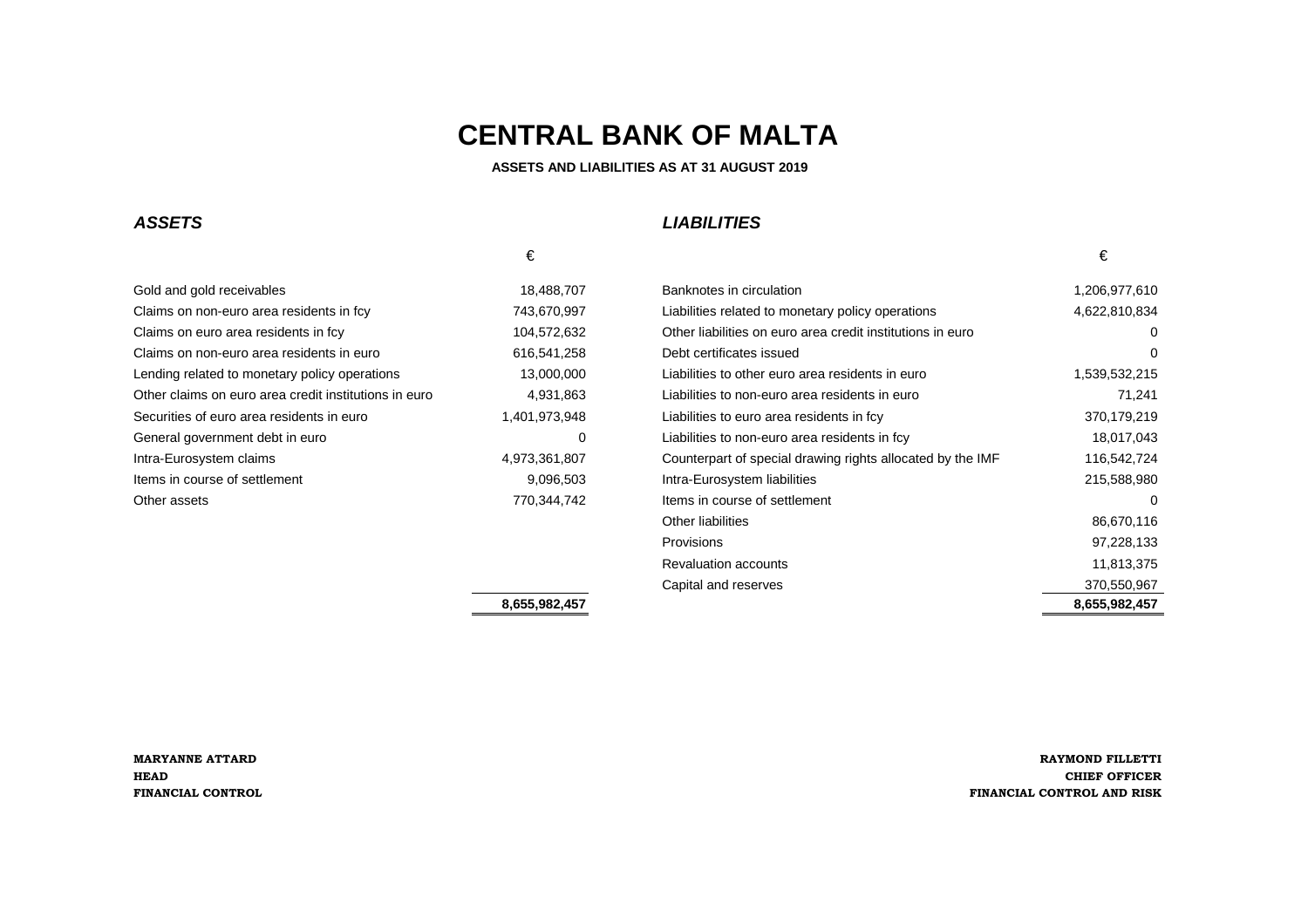**ASSETS AND LIABILITIES AS AT 30 SEPTEMBER 2019**

#### **ASSETS**

## **LIABILITIES**

| 1,208.                                                             |
|--------------------------------------------------------------------|
| 5,310                                                              |
|                                                                    |
|                                                                    |
| 1,365.                                                             |
|                                                                    |
| 349.                                                               |
| 9.                                                                 |
| Counterpart of special drawing rights allocated by the IMF<br>119. |
| 215                                                                |
|                                                                    |
|                                                                    |

| Claims on non-euro area residents in fcy<br>734,653,154<br>Liabilities related to monetary policy operations<br>Claims on euro area residents in fcy<br>102,910,007<br>Other liabilities on euro area credit institutions in euro<br>Claims on non-euro area residents in euro<br>605,813,896<br>Debt certificates issued<br>Lending related to monetary policy operations<br>33,000,000<br>Liabilities to other euro area residents in euro | 5,310,968,015<br>0<br>$\Omega$<br>1,365,710,532 |
|----------------------------------------------------------------------------------------------------------------------------------------------------------------------------------------------------------------------------------------------------------------------------------------------------------------------------------------------------------------------------------------------------------------------------------------------|-------------------------------------------------|
|                                                                                                                                                                                                                                                                                                                                                                                                                                              |                                                 |
|                                                                                                                                                                                                                                                                                                                                                                                                                                              |                                                 |
|                                                                                                                                                                                                                                                                                                                                                                                                                                              |                                                 |
|                                                                                                                                                                                                                                                                                                                                                                                                                                              |                                                 |
| Other claims on euro area credit institutions in euro<br>3,234,114<br>Liabilities to non-euro area residents in euro                                                                                                                                                                                                                                                                                                                         | 74,641                                          |
| 1,357,028,053<br>Securities of euro area residents in euro<br>Liabilities to euro area residents in fcy                                                                                                                                                                                                                                                                                                                                      | 349,474,004                                     |
| Liabilities to non-euro area residents in fcy<br>General government debt in euro<br>0                                                                                                                                                                                                                                                                                                                                                        | 9,183,580                                       |
| Counterpart of special drawing rights allocated by the IMF<br>Intra-Eurosystem claims<br>5,492,543,453                                                                                                                                                                                                                                                                                                                                       | 119,309,465                                     |
| Items in course of settlement<br>9,705,023<br>Intra-Eurosystem liabilities                                                                                                                                                                                                                                                                                                                                                                   | 215,434,150                                     |
| 798,612,650<br>Other assets<br>Items in course of settlement                                                                                                                                                                                                                                                                                                                                                                                 | 0                                               |
| Other liabilities                                                                                                                                                                                                                                                                                                                                                                                                                            | 99,406,973                                      |
| <b>Provisions</b>                                                                                                                                                                                                                                                                                                                                                                                                                            | 97,228,133                                      |
| <b>Revaluation accounts</b>                                                                                                                                                                                                                                                                                                                                                                                                                  | 14,857,651                                      |
| Capital and reserves                                                                                                                                                                                                                                                                                                                                                                                                                         | 371,396,745                                     |
| 9,161,921,584                                                                                                                                                                                                                                                                                                                                                                                                                                | 9,161,921,584                                   |

€

**MARYANNE ATTARDHEADFINANCIAL CONTROL**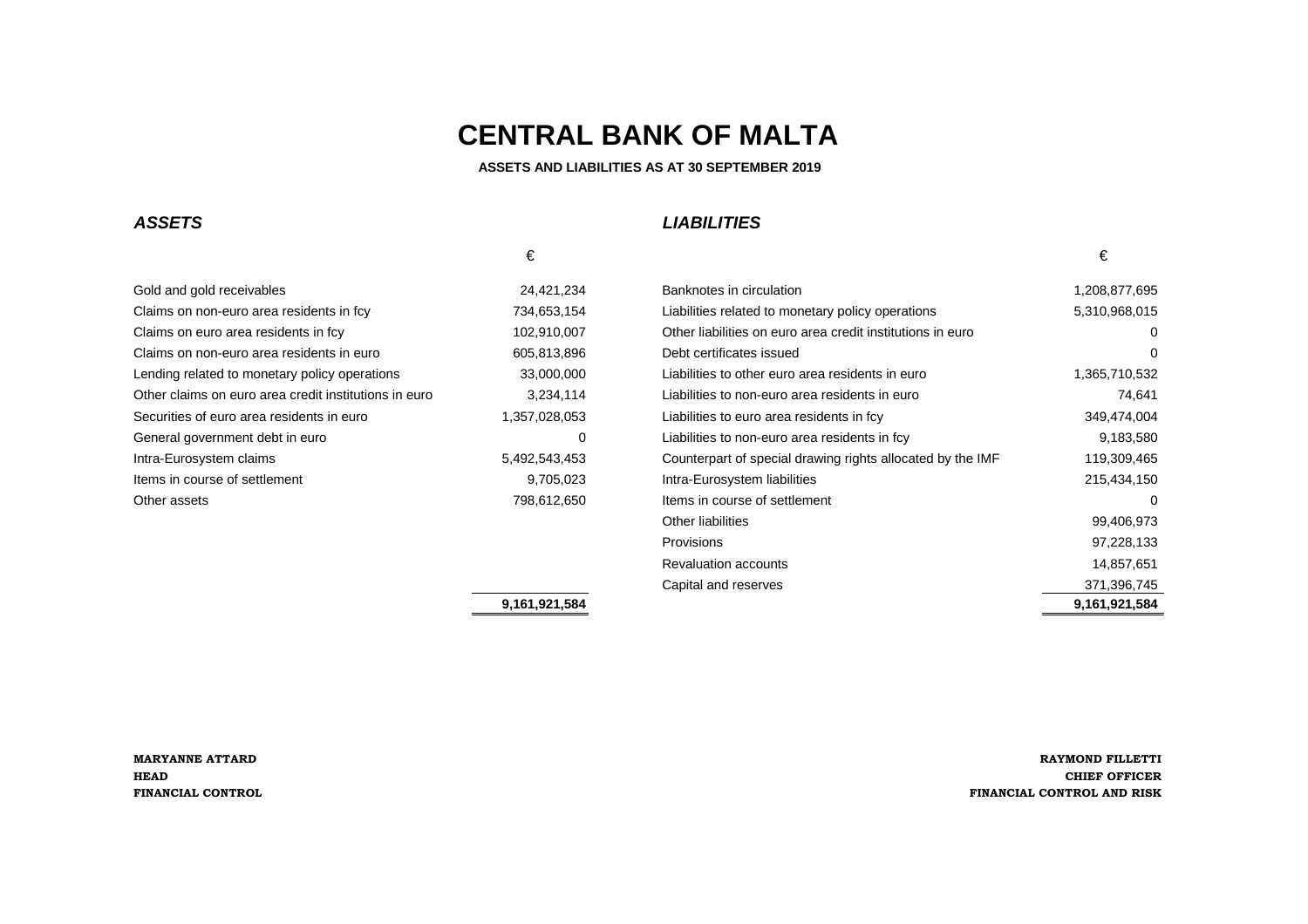#### **ASSETS AND LIABILITIES AS AT 31 OCTOBER 2019**

### *ASSETS LIABILITIES*

 $\epsilon$ 

### Gold and gold receivables 28,745,134 Claims on non-euro area residents in fcy 734,582,084 Claims on euro area residents in fcy 105,909,678 Claims on non-euro area residents in euro 588,916,295 Lending related to monetary policy operations 33,000,000 Clear and the store residents in euro 1,315,000,000 L Other claims on euro area credit institutions in euro 2,308,528 Securities of euro area residents in euro 1,353,838,334 General government debt in euro **Disk and Aliabilities to non-euro area residents in fact 9,183,690,680,680,680** Intra-Eurosystem claims 5,350,271,908 Items in course of settlement 7,329,206

| Gold and gold receivables                             | 28,745,134    | Banknotes in circulation                                   | 1,214,517,155 |
|-------------------------------------------------------|---------------|------------------------------------------------------------|---------------|
| Claims on non-euro area residents in fcy              | 734,582,084   | Liabilities related to monetary policy operations          | 5,198,794,591 |
| Claims on euro area residents in fcy                  | 105,909,678   | Other liabilities on euro area credit institutions in euro | 0             |
| Claims on non-euro area residents in euro             | 588,916,295   | Debt certificates issued                                   | 0             |
| Lending related to monetary policy operations         | 33,000,000    | Liabilities to other euro area residents in euro           | 1,315,124,390 |
| Other claims on euro area credit institutions in euro | 2,308,528     | Liabilities to non-euro area residents in euro             | 74,594        |
| Securities of euro area residents in euro             | 1,353,838,334 | Liabilities to euro area residents in fcy                  | 329,777,114   |
| General government debt in euro                       | 0             | Liabilities to non-euro area residents in fcy              | 9,183,580     |
| Intra-Eurosystem claims                               | 5,350,271,908 | Counterpart of special drawing rights allocated by the IMF | 119,309,465   |
| Items in course of settlement                         | 7,329,206     | Intra-Eurosystem liabilities                               | 219,225,190   |
| Other assets                                          | 791,546,618   | Items in course of settlement                              | 0             |
|                                                       |               | Other liabilities                                          | 106,661,763   |
|                                                       |               | Provisions                                                 | 97,228,133    |
|                                                       |               | <b>Revaluation accounts</b>                                | 14,857,651    |
|                                                       |               | Capital and reserves                                       | 371,694,159   |
|                                                       | 8,996,447,785 |                                                            | 8,996,447,785 |

**MARYANNE ATTARD RAYMOND FILLETTI HEAD CHIEF OFFICER FINANCIAL CONTROL FINANCIAL CONTROL AND RISK**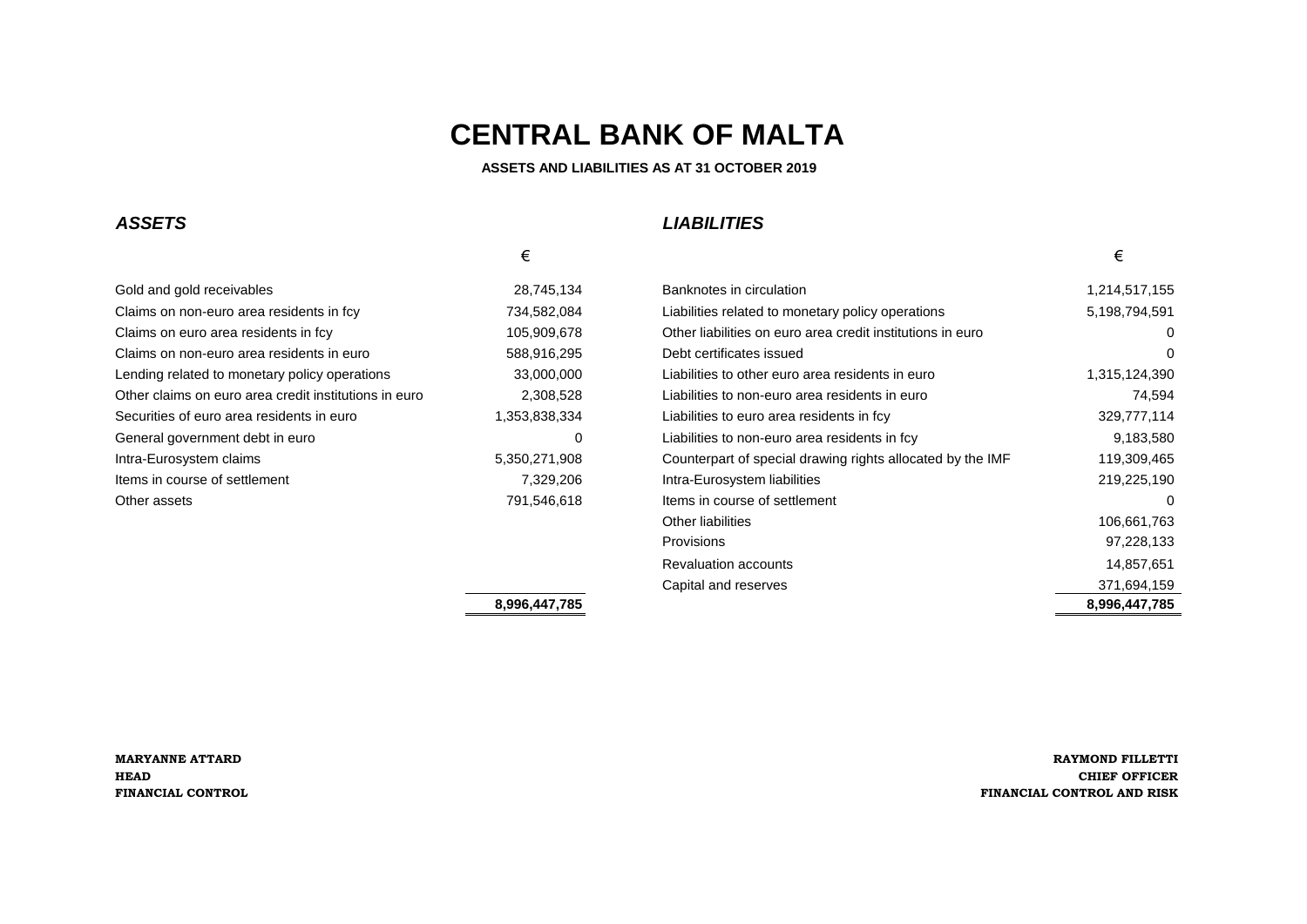**ASSETS AND LIABILITIES AS AT 30 NOVEMBER 2019**

### **ASSETS**

### **LIABILITIES**

| Gold and gold receivables                             | 21,829,134    | Banknotes in circulation    |
|-------------------------------------------------------|---------------|-----------------------------|
| Claims on non-euro area residents in fcy              | 744,523,458   | Liabilities related to mor  |
| Claims on euro area residents in fcy                  | 117,528,799   | Other liabilities on euro   |
| Claims on non-euro area residents in euro             | 596,696,829   | Debt certificates issued    |
| Lending related to monetary policy operations         | 33,000,000    | Liabilities to other euro a |
| Other claims on euro area credit institutions in euro | 5,550,982     | Liabilities to non-euro are |
| Securities of euro area residents in euro             | 1,355,584,281 | Liabilities to euro area re |
| General government debt in euro                       | 0             | Liabilities to non-euro ar  |
| Intra-Eurosystem claims                               | 5,352,657,651 | Counterpart of special c    |
| Items in course of settlement                         | 6,877,968     | Intra-Eurosystem liabilit   |
| Other assets                                          | 795.851.811   | Items in course of settle   |
|                                                       |               |                             |

|                                                       | €             |                                                            | €             |
|-------------------------------------------------------|---------------|------------------------------------------------------------|---------------|
| Gold and gold receivables                             | 21,829,134    | Banknotes in circulation                                   | 1,220,826,325 |
| Claims on non-euro area residents in fcy              | 744,523,458   | Liabilities related to monetary policy operations          | 5,286,946,826 |
| Claims on euro area residents in fcy                  | 117,528,799   | Other liabilities on euro area credit institutions in euro | 0             |
| Claims on non-euro area residents in euro             | 596,696,829   | Debt certificates issued                                   | 0             |
| Lending related to monetary policy operations         | 33,000,000    | Liabilities to other euro area residents in euro           | 1,245,891,069 |
| Other claims on euro area credit institutions in euro | 5,550,982     | Liabilities to non-euro area residents in euro             | 23,554,661    |
| Securities of euro area residents in euro             | 1,355,584,281 | Liabilities to euro area residents in fcy                  | 313,207,825   |
| General government debt in euro                       | 0             | Liabilities to non-euro area residents in fcy              | 9,183,580     |
| Intra-Eurosystem claims                               | 5,352,657,651 | Counterpart of special drawing rights allocated by the IMF | 119,309,465   |
| Items in course of settlement                         | 6,877,968     | Intra-Eurosystem liabilities                               | 223,985,865   |
| Other assets                                          | 795,851,811   | Items in course of settlement                              | $\Omega$      |
|                                                       |               | Other liabilities                                          | 103,049,973   |
|                                                       |               | <b>Provisions</b>                                          | 97,228,133    |
|                                                       |               | <b>Revaluation accounts</b>                                | 14,857,651    |
|                                                       |               | Capital and reserves                                       | 372,059,540   |
|                                                       | 9,030,100,913 |                                                            | 9,030,100,913 |

#### **9,030,100,913**

€

**MARYANNE ATTARDHEADFINANCIAL CONTROL**